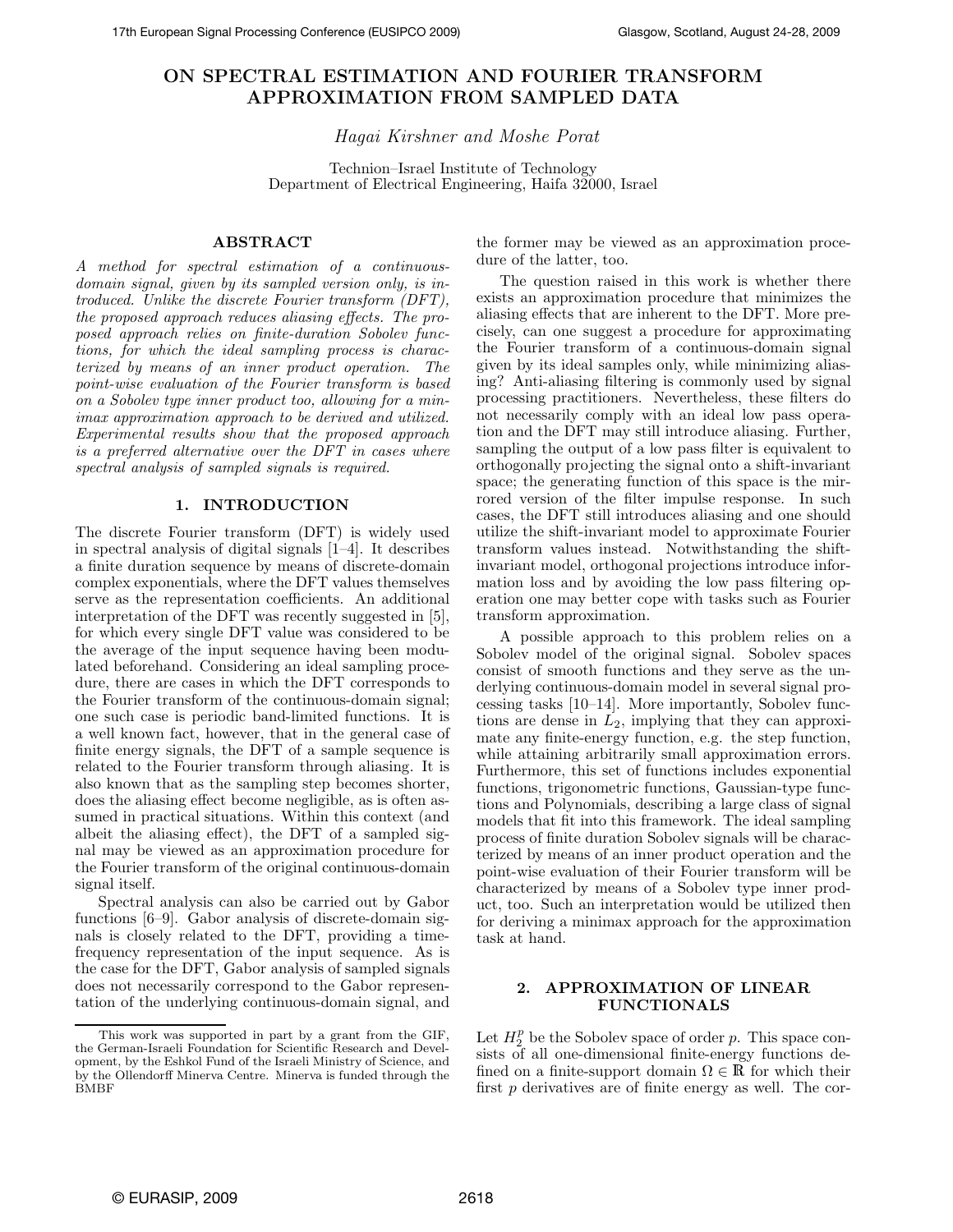responding inner product is given by

$$
\langle \mathbf{x}, \mathbf{y} \rangle_{H_2^p} = \sum_{n=0}^p \lambda_n \cdot \langle \mathbf{x}^{(n)}, \mathbf{y}^{(n)} \rangle_{L_2}, \tag{1}
$$

where

$$
\langle \mathbf{x}, \mathbf{y} \rangle_{L_2} = \int_{\Omega} \mathbf{x}(t) \cdot \overline{\mathbf{y}(t)} dt,
$$
 (2)

and where the set of weights  $\{\lambda_n\}$  provides a positive measure for  $\langle \mathbf{x}, \mathbf{x} \rangle_{H_2^p}$ . Considering the Fourier domain, this restriction implies that

$$
\lambda_0 + \lambda_1 \omega^2 + \dots + \lambda_p \omega^{2p} \ge 0 \tag{3}
$$

would hold for all frequencies  $\omega \in \mathbb{R}$ . The RKHS property of the Sobolev space implies that there is a unique function, the reproducing kernel  $\varphi(t)$ , for which  $\mathbf{x}(\tau) = \langle \mathbf{x}(t), \varphi(t-\tau) \rangle_{H_2^p}$  holds for every  $\mathbf{x} \in H_2^p$ . Let  $\Omega = (-\pi, \pi)$  and let **x** be an arbitrary Sobolev function. Such a function can be expressed as

$$
\mathbf{x}(t) = \sum_{n} a[n] \cdot e^{jnt}, \tag{4}
$$

where equality holds point-wise. The sample value  $\mathbf{x}(t = 0)$  is a linear bounded functional and by Riesz representation theorem can be expressed by means of an inner product operation

$$
\mathbf{x}(0) = \langle \mathbf{x}(t), \varphi(t) \rangle_{H_2}.
$$
 (5)

The function  $\varphi(t)$  can be expressed by means of its Fourier coefficients, too, giving rise to the following derivation

$$
\mathbf{x}(0) = \sum_{n} a[n] \cdot e^{jn \cdot 0}
$$
\n
$$
= \left\langle \sum_{n} a[n] \cdot e^{jnt}, \sum_{m} b[m] \cdot e^{jmt} \right\rangle_{H_2^p}
$$
\n
$$
= \sum_{n,m} a[n] \overline{b}[m] (\lambda_0 + \dots + \lambda_p n^p m^p) \int_{\Omega} e^{j(n-m)t} dt
$$
\n
$$
= 2\pi \sum_{n} a[n] \overline{b}[n] (\lambda_0 + \dots + \lambda_p n^{2p}).
$$
\n(6)

Now, **x** is arbitrary yielding  $b[n] = [2\pi(\lambda_0 + \cdots +$  $(\lambda_p n^{2p})]^{-1}$  and

$$
\varphi(t-\tau) = \frac{1}{2\pi} \sum_{n} \frac{e^{jn(t-\tau)}}{\lambda_0 + \dots + \lambda_p n^{2p}}.
$$
 (7)

This reproducing kernel is  $\Omega$ -periodic and several such kernels are depicted in Figure 1.

Adopting the reproducing kernel framework, the sampled version of a signal can be described by a set of inner product operations involving  $\{\varphi(t-t_n)\}_n$ . This set of functions constitutes a Riesz basis for the sampling space given by

$$
S = \overline{Span} \left\{ \varphi(t - t_n) \right\}_n, \tag{8}
$$



Figure 1: Reproducing kernels of Sobolev spaces of several orders p. The weights are  $\lambda_n = \begin{pmatrix} \dot{p} \\ n \end{pmatrix}$  and  $\Omega =$  $(-\pi, \pi)$ .

and the corresponding Gram matrix is given by

$$
G(m,n) = \varphi(t_m - t_n). \tag{9}
$$

The orthogonal projection of  $x$  onto the sampling space is then given by

$$
P_{\mathcal{S}}\mathbf{x} = \sum_{n} a_n \cdot \varphi(\cdot, t_n),\tag{10}
$$

where  $a = G^{-1}c$  and c denotes the ideal samples of **x**; that is,  $c[n] = \mathbf{x}(t_n)$ . The sampled versions of both  $P_{\mathcal{S}}\mathbf{x}$ and of x are identical, while the former minimizes the Sobolev norm among all possible functions that interpolate into c. It also holds that the only information available from the sampled version of a Sobolev signal corresponds to  $P_S$ **x**. When considering shift-invariant cases as in [15], the reproducing kernels are shown to be exponential functions. Further, these functions describe autoregressive stochastic processes, which in turn allow one to determine proper Sobolev weights  $\{\lambda\}$ . Given the sampled version of a signal, it is suggested here to use a least square estimation method for extracting its autoregressive parameters, i.e. the Z-domain roots of the autocorrelation sequence. It is then suggested to determine the s-domain roots of an autocorrelation function by  $s = \ln Z$  and set the Sobolev weights to be the coefficient of the corresponding polynomial in s.

Following Riesz representation theorem, every linear and bounded functional in a Hilbert space can be described by means of an inner product operation that involves the input signal  $x$  and a unique function, denoted by  $w$ . Given the sampled version of a signal  $x$ , it was shown in [12] that the minimax approximation of  $d = \langle \mathbf{x}, \mathbf{w} \rangle$  is given by  $\hat{d} = \langle P_{\mathcal{S}} \mathbf{x}, P_{\mathcal{S}} \mathbf{w} \rangle$ . That is, the latter term minimizes the maximum possible approximation error  $|d - \hat{d}|$  among all possible Sobolev functions that interpolate into c. This approximation can be carried out by discrete domain means involving the sampled versions of both the original signal, the analysis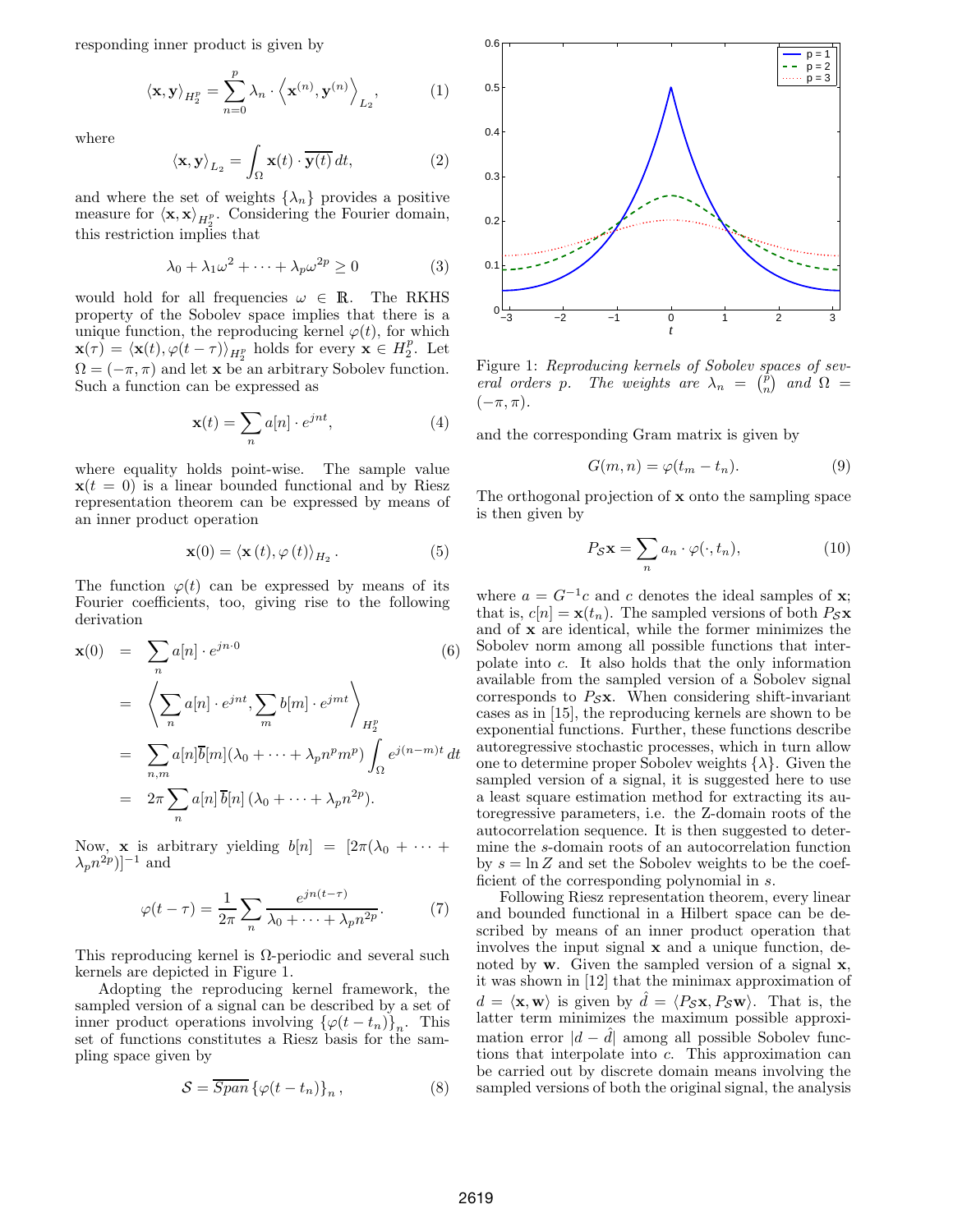function and the Gram matrix of the sampling functions given by (9). In particular,

$$
\langle P_{\mathcal{S}} \mathbf{x}, P_{\mathcal{S}} \mathbf{w} \rangle = c^T \cdot G^{-1} \cdot b,\tag{11}
$$

where  $b[n] = w(t_n)$ . The approximation error is then given by

$$
\left| d - \hat{d} \right|^2 = \left| \langle \mathbf{x}, w \rangle - \langle P_{\mathcal{S}} \mathbf{x}, P_{\mathcal{S}} \mathbf{w} \rangle \right|^2 \qquad (12)
$$

$$
= \left| \langle \mathbf{x} - P_{\mathcal{S}} \mathbf{x}, \mathbf{w} - P_{\mathcal{S}} \mathbf{w} \rangle \right|^2
$$

$$
\leq \left( \left\| \mathbf{x} \right\|^2 - c^T G^{-1} c \right) \cdot \left\| \mathbf{w} - P_{\mathcal{S}} \mathbf{w} \right\|^2,
$$

providing a tight upper bound on the approximation error. The analysis function w is analytically known giving rise to

$$
\|\mathbf{w} - P_S \mathbf{w}\|^2 = \|\mathbf{w}\|^2 - b^T G^{-1} b
$$

$$
= \sum_n |a[n]|^2 - b^T G^{-1} b, \quad (13)
$$

where a corresponds to the Fourier coefficients of **w** and  $b[n] = w(t_n)$  as in (11).

## 3. FOURIER TRANSFORM APPROXIMATION

The Fourier transform can be described by means of functionals. In particular, the point-wise evaluation of  $\mathbf{X}(\omega)$  can be identified by a proper analysis function  $\mathbf{w}_{\omega}(t)$  for which  $\mathbf{X}(\omega) = \langle \mathbf{x}, \mathbf{w}_{\omega} \rangle_{H_2}$ . Such an interpretation would not hold for signals of infinite support; the point-wise evaluation of  $\mathbf{X}(\omega)$  is not a bounded functional in such a case. One may consider scaled and normalized versions of the  $sinc(\cdot)$  function and observe that the DC component  $\mathbf{X}(\omega = 0)$  may be arbitrarily large although the  $L_2$  norm is maintained fixed. Nevertheless, finite support signals do fit into this interpretation and the Fourier transform of  $x \in L_2(\Omega)$  in such a case is given by

$$
\mathbf{X}(\omega) = \langle \mathbf{x}(t), e^{j\omega t} \rangle_{L_2}.
$$

Assuming  $x$  is a Sobolev function, this  $L_2$  inner product operation can be described by means of a Sobolev inner product involving  ${\bf x}$  and the analysis function  ${\bf w}_\omega$  which is derived next. Let  $\mathbf{x}(t) \in H_2^p$  be given by (4) and let the complex exponential function be given by

$$
e^{j\omega t} = \sum_{n} b[n] \cdot e^{jnt} \tag{15}
$$

where  $b[n] = \sin[\pi(\omega - n)]/\pi(\omega - n)$ . The Fourier transform of  $x$  is given by

$$
\langle \mathbf{x}, e^{j\omega t} \rangle_{L_2} = 2\pi \cdot \sum_n a[n] \cdot \overline{b[n]}.
$$
 (16)

Now, let  $\mathbf{w}_{\omega}(t) = \sum_{n} c[n] \cdot e^{jnt}$ . This function should satisfy  $\langle \mathbf{x}, e^{j\omega t} \rangle_{L_2} = \langle \mathbf{x}, w_{\omega} \rangle_{H_2}$ . It then follows that

$$
\sum_{n} a[n] \cdot \overline{b[n]} = \sum_{n} \left( \lambda_0 + \dots + \lambda_p n^{2p} \right) \cdot a[n] \cdot \overline{c[n]} \tag{17}
$$

holds for every Sobolev function **x**. Therefore,  $c[n]$  =  $b[n]/(\lambda_0 + \cdots + \lambda_p n^{2p})$  and

$$
w_{\omega}(t) = \sum_{n} \frac{1}{\lambda_0 + \dots + \lambda_p n^{2p}} \cdot \frac{\sin \left[\pi(\omega - n)\right]}{\pi(\omega - n)} \cdot e^{jnt}.
$$
\n(18)

This analysis function reduces to a single complex exponential for integer values of  $\omega$ .

Having the uniformly sampled version of a signal, one may apply (11) for approximating the Fourier transform of the original signal at the required frequencies. An alternative method for such an approximation is the DFT given by,

$$
\mathbf{X}^{D}[k] = \sum_{n=0}^{N-1} c[n] \cdot e^{-j\frac{2\pi nk}{N}}.
$$
 (19)

Each DFT value can be interpreted as a Riemann type sum approximation of the Fourier transform at equally spaced frequencies as will be shown next. Considering a sampling step  $T$ ,

$$
\mathbf{X}(\omega) = \int_{\Omega} \mathbf{x}(t) \cdot e^{-j\omega t} dt \qquad (20)
$$

$$
\approx T \cdot \sum_{|n| < \lfloor \frac{\pi}{T} \rfloor} \mathbf{x}(n) \cdot e^{-j\omega n}
$$

$$
\approx T \cdot e^{j\omega t_0} \cdot \sum_{n=0}^{N-1} c[n] \cdot e^{-j\omega n}
$$

where  $t_0$  is the first sampling coordinate and where N denotes the number of known samples. It then follows that

$$
\mathbf{X}\left(\frac{2\pi k}{NT}\right) \cong T \cdot e^{\frac{2\pi j k t_0}{NT}} \cdot \mathbf{X}^D[k]
$$
 (21)

where  $k = 0 \dots N - 1$ . There are cases in which this relation holds with equality [2]; if a periodic band limited signal is sampled an integer number of times  $N$  over one period, such that N is at least  $2M + 1$  (where M is the index of the highest non-zero harmonic), the DFT coefficients of the sampled sequence are equal, up to a constant factor  $N$ , to the corresponding Fourier coefficients of the signal harmonics. However, this approximation is not optimal for Sobolev functions and the minimax approach may provide an alternative procedure for this task.

#### 4. EXPERIMENTAL RESULTS

Fourier transform approximation was carried out by both the proposed approach and by the DFT while considering **x** to be the hat function  $\mathbf{x}_1(t) = 1 - |t|, |t| < 1$ with its Fourier transform  $\mathbf{X}_1(\omega) = \left[\sin(\omega/2)/\omega/2\right]^2$ . The approximation error of both methods is shown in Figure 2. The frequency range in this figure is  $[0, \frac{\pi}{T}]$ which corresponds to half of the sampling rate. The complementary range  $\left[\frac{\pi}{T}, \frac{2\pi}{T}\right]$  is not shown due to the symmetry property of the DFT sequence around  $\frac{\pi}{T}$ , which prevents the DFT from properly approximating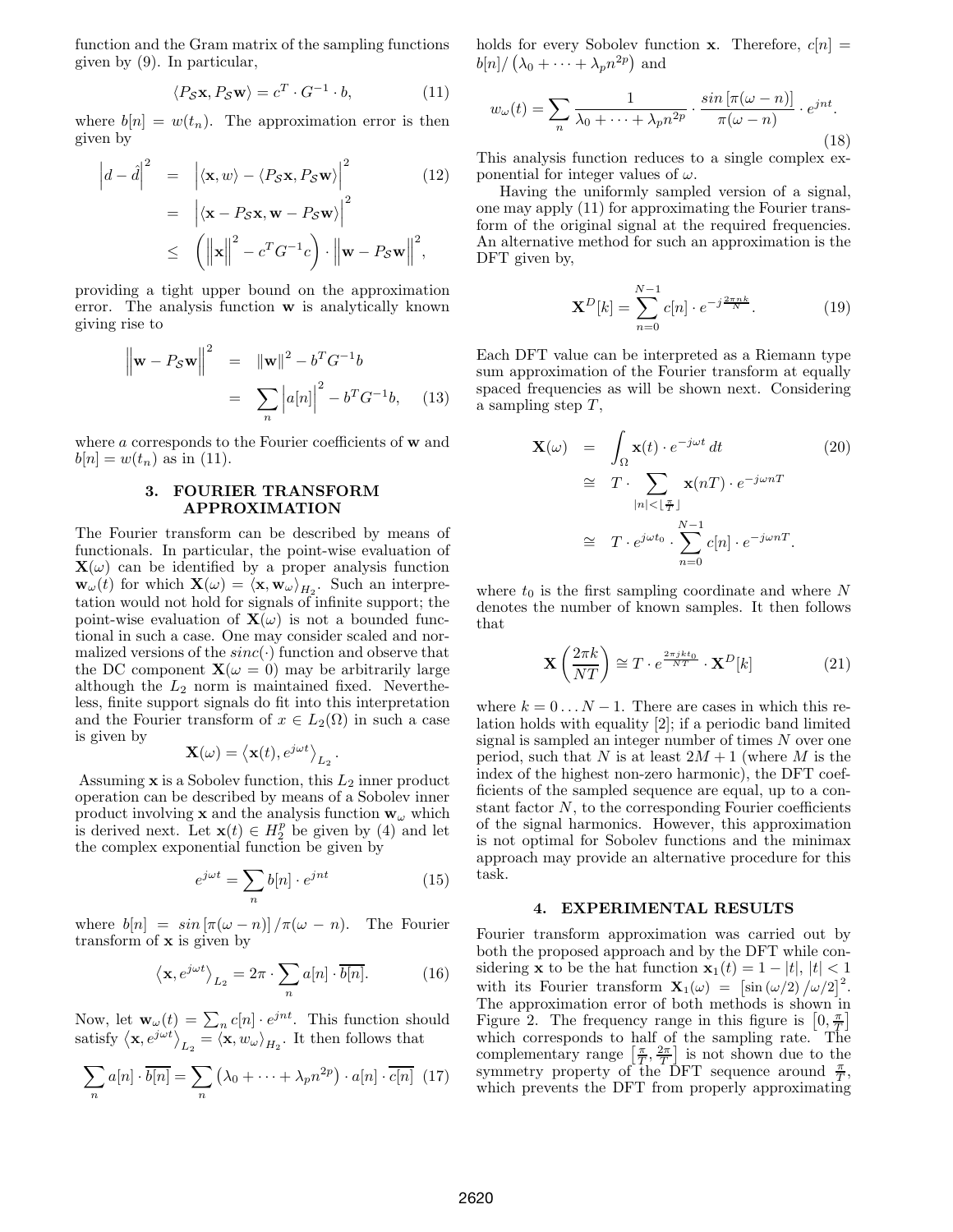

Figure 2: Spectral estimation comparison. Shown is magnitude of the of the Fourier transform (solid), of the DFT values (dots) and of the proposed approach (x-marks) for the hat function. The frequency range is  $[0, \frac{2\pi}{T}]$ . The sampling interval is  $T = 0.2$  and the Sobolev order is  $p = 1$ . The DFT symmetry property within the frequency range  $\left[\frac{\pi}{T}, \frac{2\pi}{T}\right]$  is not shared by the proposed approach. Also the proposed approach outperforms the DFT method in  $\left[0, \frac{\pi}{T}\right]$  too.

 $\mathbf{X}(\omega)$  there. It is noted that this symmetry property is not shared by the proposed approach, making it suitable for approximating spectral content of high frequencies, too. Figure 3 further depicts SNR values as a function of the sampling interval; the proposed approach outperfoms the DFT in this case too. SNR values were calculated based on the frequency range  $[0, \frac{\pi}{T}],$ 

$$
SNR = 10 \log \frac{\sum_{n=0}^{\lfloor \pi/T \rfloor} \left| \mathbf{X} \left( \frac{2\pi k}{NT} \right) \right|^2}{\sum_{n=0}^{\lfloor \pi/T \rfloor} \left| \mathbf{X} \left( \frac{2\pi k}{NT} \right) - \widehat{\mathbf{X}}[n] \right|^2},\qquad(22)
$$

where  $X$  is either the DFT sequence or the sequence that stems from the proposed approach. DFT values with an index larger than  $N/2$  correspond to negative frequencies and this is the reason for excluding the frequency range  $\left[\frac{\pi}{T}, \frac{2\pi}{T}\right]$  from the SNR calculations. To further demonstrate the performance of the proposed approach within the low frequency band, another experiment was carried out involving input signals that are band-limited to  $\frac{\pi}{T}$ . These signals are given by

$$
\mathbf{x}_2(t) = \sum_{n=0}^{\lfloor \pi/T \rfloor} a[n] \cdot \cos(nt) + b[n] \cdot \sin(nt), \qquad (23)
$$

where the coefficients  ${a[n], b[n]}_{n=0}^{\lfloor \pi/T \rfloor}$  are randomly chosen from a uniform distribution occupying the interval [0, 1]. Restricting  $\mathbf{x}_2(t)$  to  $\Omega = [-\pi, \pi]$ , its Fourier transform is given by

$$
\mathbf{X}_2(\omega) = \sum_{n=0}^{\lfloor \pi/T \rfloor} \left( a[n] + b[n] \right) \frac{\sin \left[ \pi(\omega - n) \right]}{\omega - n} + \left( a[n] - b[n] \right) \frac{\sin \left[ \pi(\omega + n) \right]}{\omega + n} . \tag{24}
$$



Figure 3: Spectral estimation comparison. Considering the hat function, Shown are SNR values as a function of the sampling interval . These values were calculated based on frequencies lower than  $\pi/T$ , which is half of the sampling rate. The Sobolev order is  $p = 1$ .

The experiment involved 100 realizations of  $\mathbf{x}_2(t)$  and an SNR value was calculated for every realization by applying (22). The results are shown in Figure 4, for which the proposed approach achieves higher SNR values in most of the cases. Figure 5 depicts an experiment that involves polynomial B-spline modeling. In this experiment, a continuous-domain model was derived from the known samples and the Fourier transform values were calculated accordingly. The Sobolev order was  $p = 2$ and the B-spline order was  $L = 4$  (cubic).

Figure 6 depicts upper bounds on the approximation error of the proposed approach. Following (12), the term  $||P_{\mathcal{S}} \mathbf{x}||^2 = c^T G^{-1} c$  converges to  $||x||^2$  as the sampling step becomes shorter, while the term  $\left\|\mathbf{w} - P_{\mathcal{S}}\mathbf{w}\right\|^2$ converges to zero. Also, the rate of decay is proportional to the Sobolev order  $p$  as shown in the Figure, too.

#### 5. CONCLUSIONS

This work has introduced a new method for spectral estimation of continuous-domain signals given by their sampled version only. Based on Sobolev spaces, the proposed approach reduces the aliasing effects that are inherent to the DFT. Sobolev spaces were utilized for describing the ideal sampling process by means of an inner product operation and a similar interpretation was used for point-wise evaluation of the contiguous domain Fourier transform. This, in turn, allowed for a minimax approximation approach to be derived. Experimental results show that the proposed approach may provide a preferred alternative over the DFT and over polynomial modeling in cases where spectral analysis of sampled signals is required. Since Sobolev functions are dense in  $L_2$ , our conclusion is that the proposed approach could be instrumental in most spectral analysis tasks.